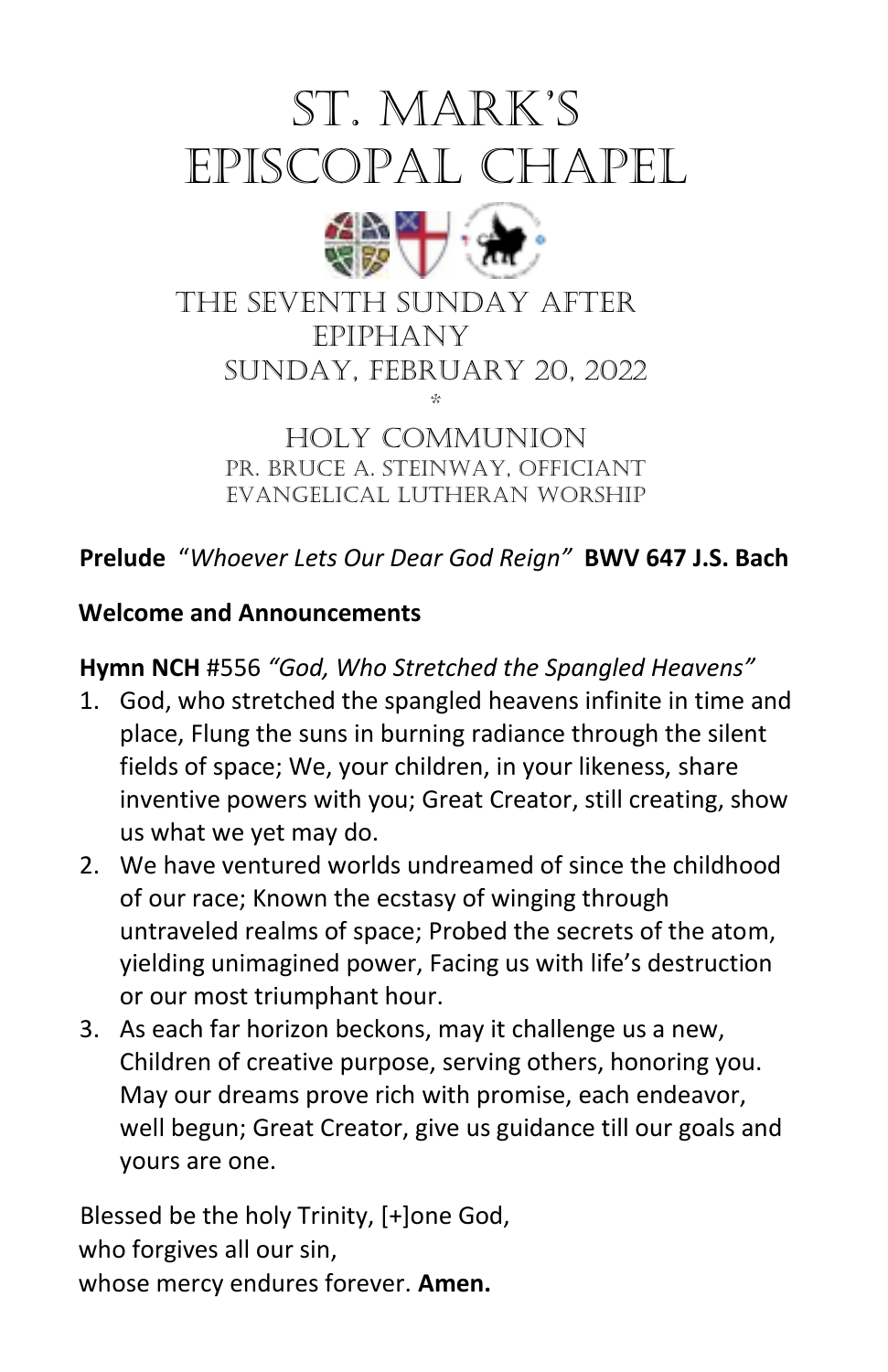Almighty God, to whom all hearts are open, all desires known, and from whom no secrets are hid**: cleanse the thoughts of our hearts by the inspiration of your Holy Spirit, that we may perfectly love you and worthily magnify your holy name, through Jesus Christ our Lord. Amen.** 

Lord, have mercy upon us **Christ, have mercy upon us**  Lord, have mercy upon us

**Gloria** #109 v.1 **VF** "People of God"

The Lord be with you: **And also with you**.

Let us pray. O Lord, you have taught us that without love whatever we do is worth nothing: **Send your Holy Spirit and pour into our hearts your greatest gift, which is love, the true bond of peace and of all virtue, without which whoever lives is accounted dead before you. Grant this for the sake of your only Son Jesus Christ, who lives and reigns with you and the Holy Spirit, one God, now and for ever. Amen.**

## **Scripture readings**

## **Genesis 45:3-11, 15**

Joseph said to his brothers, "I am Joseph. Is my father still alive?" But his brothers could not answer him, so dismayed were they at his presence. Then Joseph said to his brothers, "Come closer to me." And they came closer. He said, "I am your brother, Joseph, whom you sold into Egypt. And now do not be distressed, or angry with yourselves, because you sold me here; for God sent me before you to preserve life. For the famine has been in the land these two years; and there are five more years in which there will be neither plowing nor harvest. God sent me before you to preserve for you a remnant on earth, and to keep alive for you many survivors. So it was not you who sent me here, but God; he has made me a father to Pharaoh, and lord of all his house and ruler over all the land of Egypt. Hurry and go up to my father and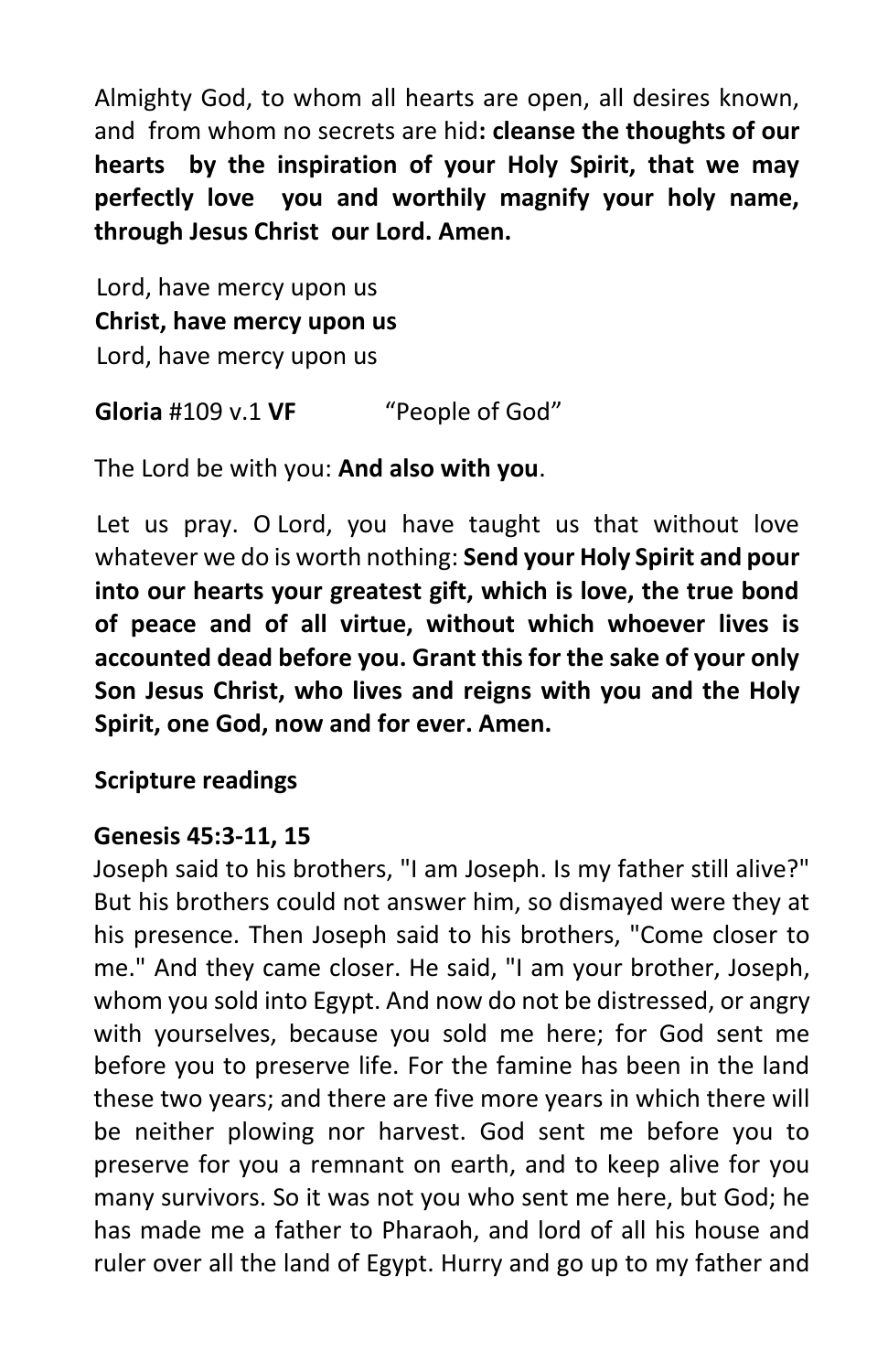say to him, 'Thus says your son Joseph, God has made me lord of all Egypt; come down to me, do not delay. You shall settle in the land of Goshen, and you shall be near me, you and your children and your children's children, as well as your flocks, your herds, and all that you have. I will provide for you there--since there are five more years of famine to come--so that you and your household, and all that you have, will not come to poverty.'" And he kissed all his brothers and wept upon them; and after that his brothers talked with him.

The word of the Lord.

#### **Thanks be to God.**

#### **Psalm 37:1-12, 41-42** *Noli aemulari*



<sup>1</sup>Do not fret because of the wicked; do not be envióus of wrongdoers,

<sup>2</sup>for they will soon fade like the grass, and wither like the green herb.

<sup>3</sup>Trust in God, and do good; so you will live in the land, and enjoy security.

'Take delight in God, who will give you the desires of your heart.

<sup>5</sup>Commit your way to God; trust in God, and God will act. 见

<sup>6</sup>God will make your vindication shine like the light,

and the justice of your cause like the day at noon.

<sup>7</sup>Be still before God, and wait patiently; do not fret over those who prosper

in their way, over those who carry out evil devices.

<sup>8</sup>Refrain from anger, and forsake wrath. Do not fret - it leads only to evil.

- <sup>9</sup>For the wicked shall be cut off, but those who wait for God shall inherit the land. R
- <sup>10</sup>Yet a little while, and the wicked will be no more:
	- though you look diligently for their place, they will not be there.
- <sup>11</sup>But the meek shall inherit the land, and delight themselves in abundant prosperity.
- <sup>39</sup>The salvation of the righteous is from God.

who is their refuge in the time of trouble.

<sup>40</sup>God helps them and rescues them; God rescues them from the wicked, and saves them, because they take refuge in God.  $R$ .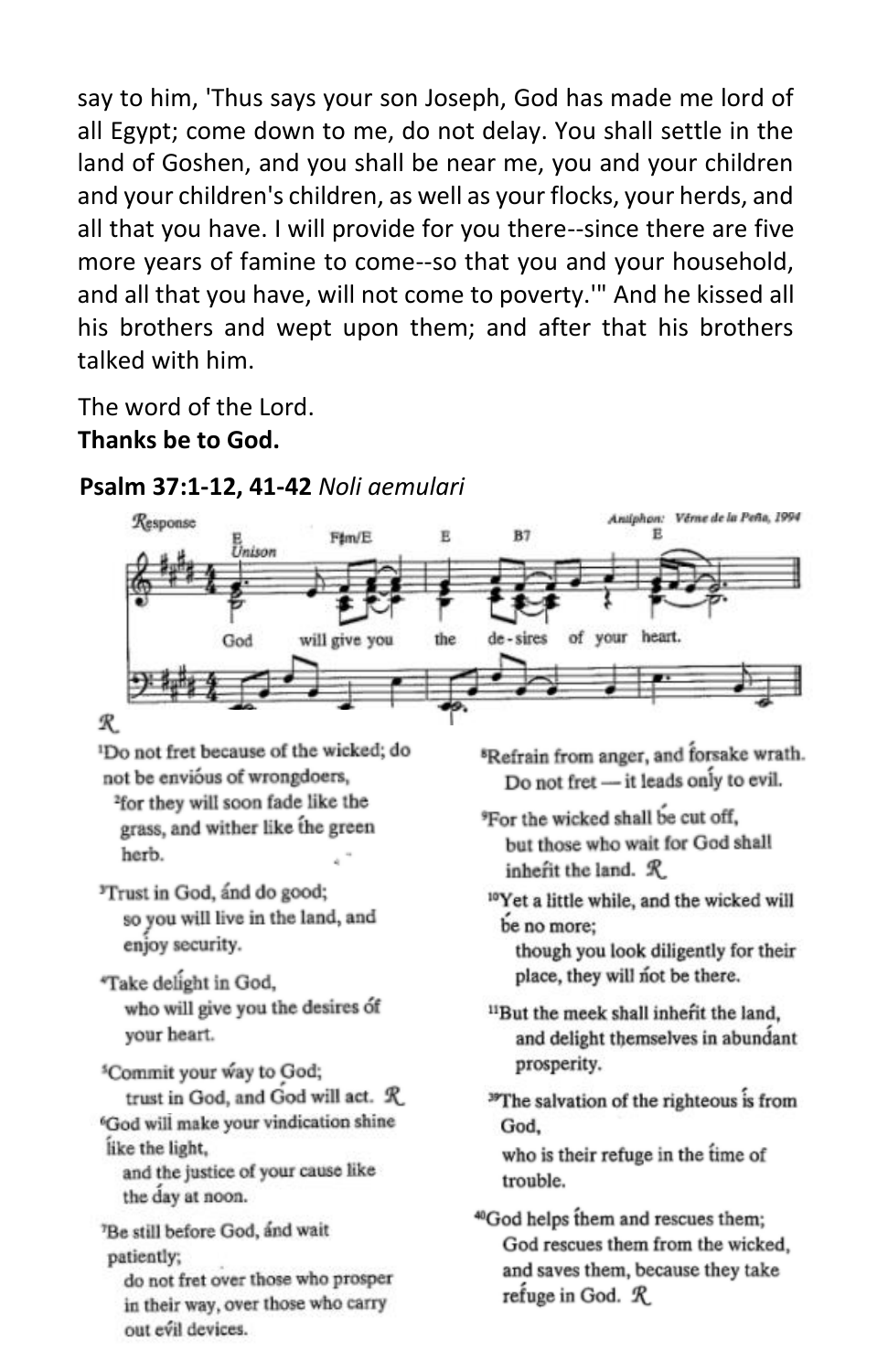## **I Corinthians 15:35-38, 42-50**

Someone will ask, "How are the dead raised? With what kind of body do they come?" Fool! What you sow does not come to life unless it dies. And as for what you sow, you do not sow the body that is to be, but a bare seed, perhaps of wheat or of some other grain. But God gives it a body as he has chosen, and to each kind of seed its own body. So it is with the resurrection of the dead. What is sown is perishable, what is raised is imperishable. It is sown in dishonor, it is raised in glory. It is sown in weakness, it is raised in power. It is sown a physical body, it is raised a spiritual body. If there is a physical body, there is also a spiritual body. Thus it is written, "The first man, Adam, became a living being"; the last Adam became a life-giving spirit. But it is not the spiritual that is first, but the physical, and then the spiritual. The first man was from the earth, a man of dust; the second man is from heaven. As was the man of dust, so are those who are of the dust; and as is the man of heaven, so are those who are of heaven. Just as we have borne the image of the man of dust, we will also bear the image of the man of heaven. What I am saying, brothers and sisters, is this: flesh and blood cannot inherit the kingdom of God, nor does the perishable inherit the imperishable.

The word of the Lord.

### **Thanks be to God.**

*Alleluia! Lord, to whom shall we go? You have the words of eternal life. Alleluia!* 

### **Luke 6:27-38**

The Holy Gospel according to Luke: **Glory to you, O Lord.**

Jesus said, "I say to you that listen, Love your enemies, do good to those who hate you, bless those who curse you, pray for those who abuse you. If anyone strikes you on the cheek, offer the other also; and from anyone who takes away your coat do not withhold even your shirt. Give to everyone who begs from you; and if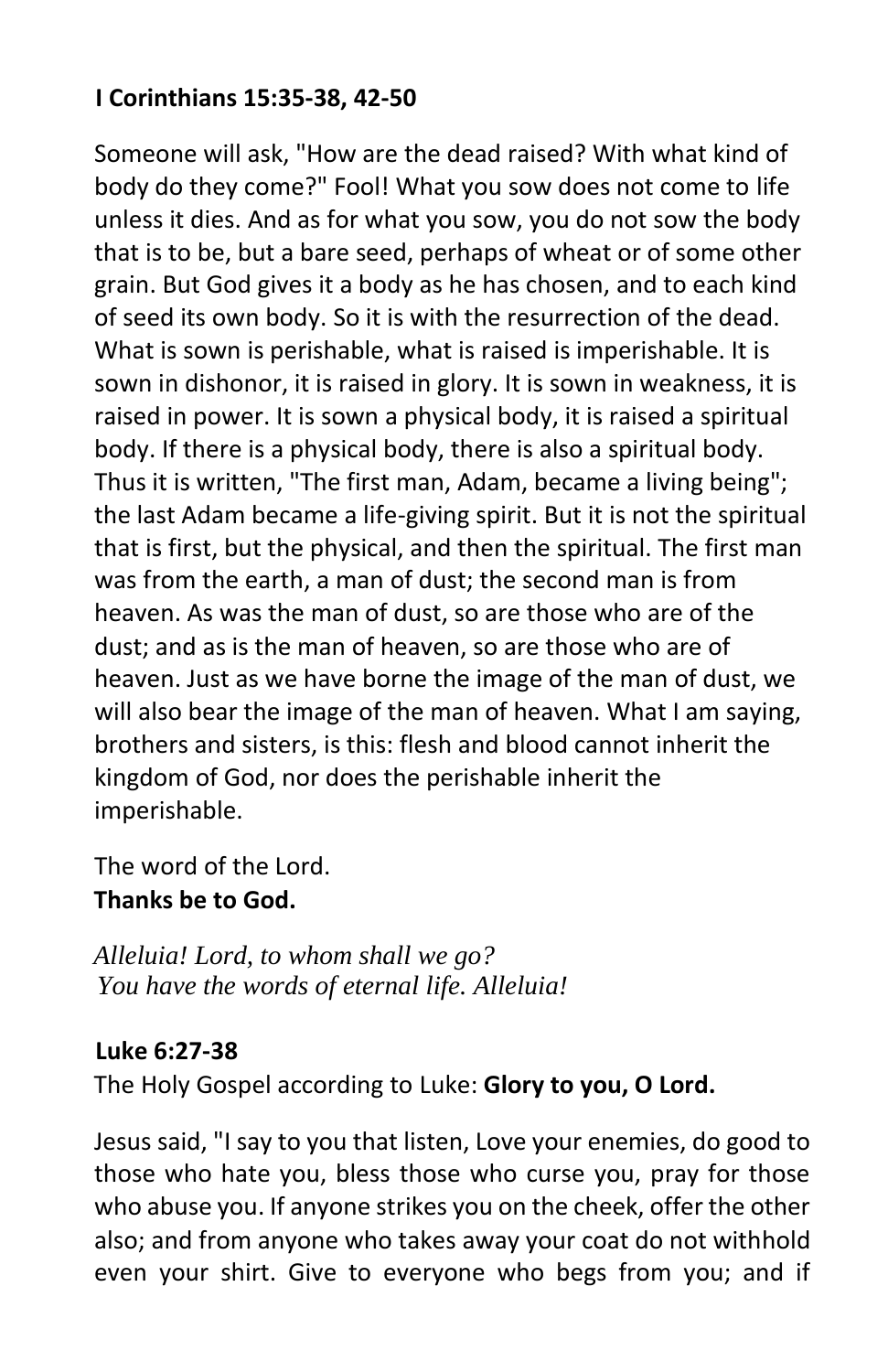anyone takes away your goods, do not ask for them again. Do to others as you would have them do to you. "If you love those who love you, what credit is that to you? For even sinners love those who love them. If you do good to those who do good to you, what credit is that to you? For even sinners do the same. If you lend to those from whom you hope to receive, what credit is that to you? Even sinners lend to sinners, to receive as much again. But love your enemies, do good, and lend, expecting nothing in return. Your reward will be great, and you will be children of the Most High; for he is kind to the ungrateful and the wicked. Be merciful, just as your Father is merciful. "Do not judge, and you will not be judged; do not condemn, and you will not be condemned. Forgive, and you will be forgiven; give, and it will be given to you. A good measure, pressed down, shaken together, running over, will be put into your lap; for the measure you give will be the measure you get back."

The Gospel of the Lord. **Praise to you, O Christ.** 

### **Sermon**

## **Apostles' Creed**

**I believe in God, the Father Almighty. creator of heaven and earth. I believe in Jesus Christ, God's only Son, our Lord, who was conceived by the Holy Spirit, born of the virgin Mary, suffered under Pontius Pilate, was crucified, died, and was buried; he descended to the dead. On the third day he rose again; he ascended into heaven, he is seated at the right hand of the Father, and he will come to judge the living and the dead. I believe in the Holy Spirit, the holy catholic church, the communion of saints, the forgiveness of sins, and the life everlasting. Amen.** 

### **Prayers of Intercession**

...Let us pray to the Lord, **Lord, hear our prayer.** 

...Lord Jesus Christ, you said to your disciples, "Peace I give you;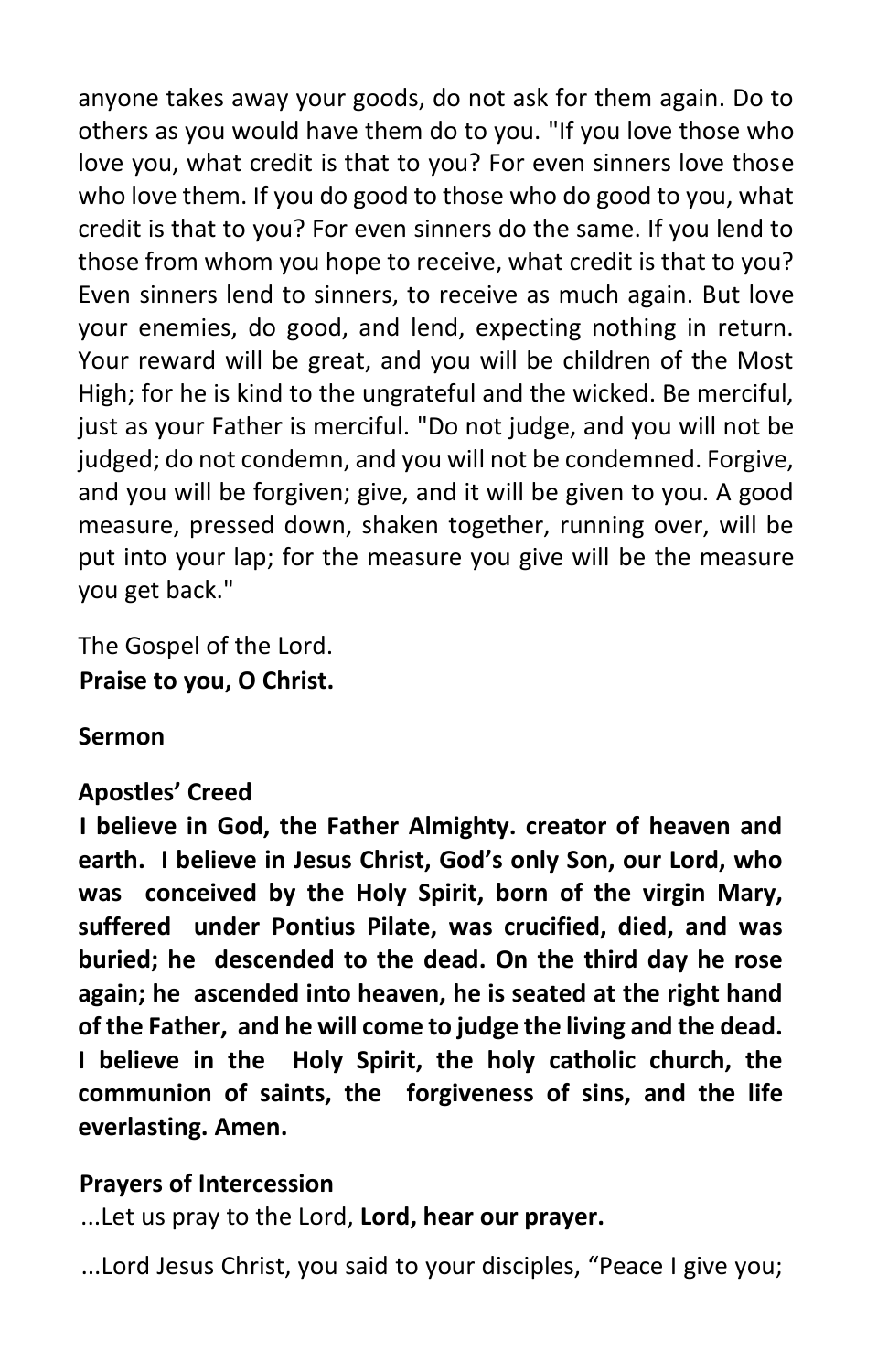my own peace I leave you." Regard not our sins, but the faith of your Church, and grant us the peace of that heavenly city where you live and reign, one God, now and forever. **Amen.** 

## **The Peace**

The peace of the Lord be with you always. **And also with you** *(The peace is shared while remaining in place)* 

**Offertory Hymn H'82** #674 *"Forgive our sins as we forgive"*

Let us pray. **Merciful God, we offer with joy and thanksgiving what you have first given to us-ourselves, our time, and our possessions. Receive them for the sake of him who offered himself for us, Jesus Christ, our Savior and Lord. Amen.** 

# **The Great Thanksgiving**

The Lord be with you: **And also with you**. Lift up your hearts: **We lift them to the Lord**. Let us give thanks to the Lord our God: **It is right to give our thanks and praise**.

It is indeed right, our duty and our joy, that we should at all times and in all places give thanks and praise to you, almighty and merciful God, through our Savior Jesus Christ; Sharing our life, he lived among us to reveal your glory, that our darkness should give way to his own brilliant light. And so, with all the choirs of angels, with the church on earth and the hosts of heaven, we praise your name and join their unending hymn:

**Sanctus** *"Holy, holy, holy, Lord"* **WLP #858**

Holy, mighty, and merciful Lord, heaven and earth are full of your glory. In great love you sent to us Jesus, your Son, who reached out to heal the sick and suffering, who preached good news to the poor, and who, on the cross, opened his arms to all.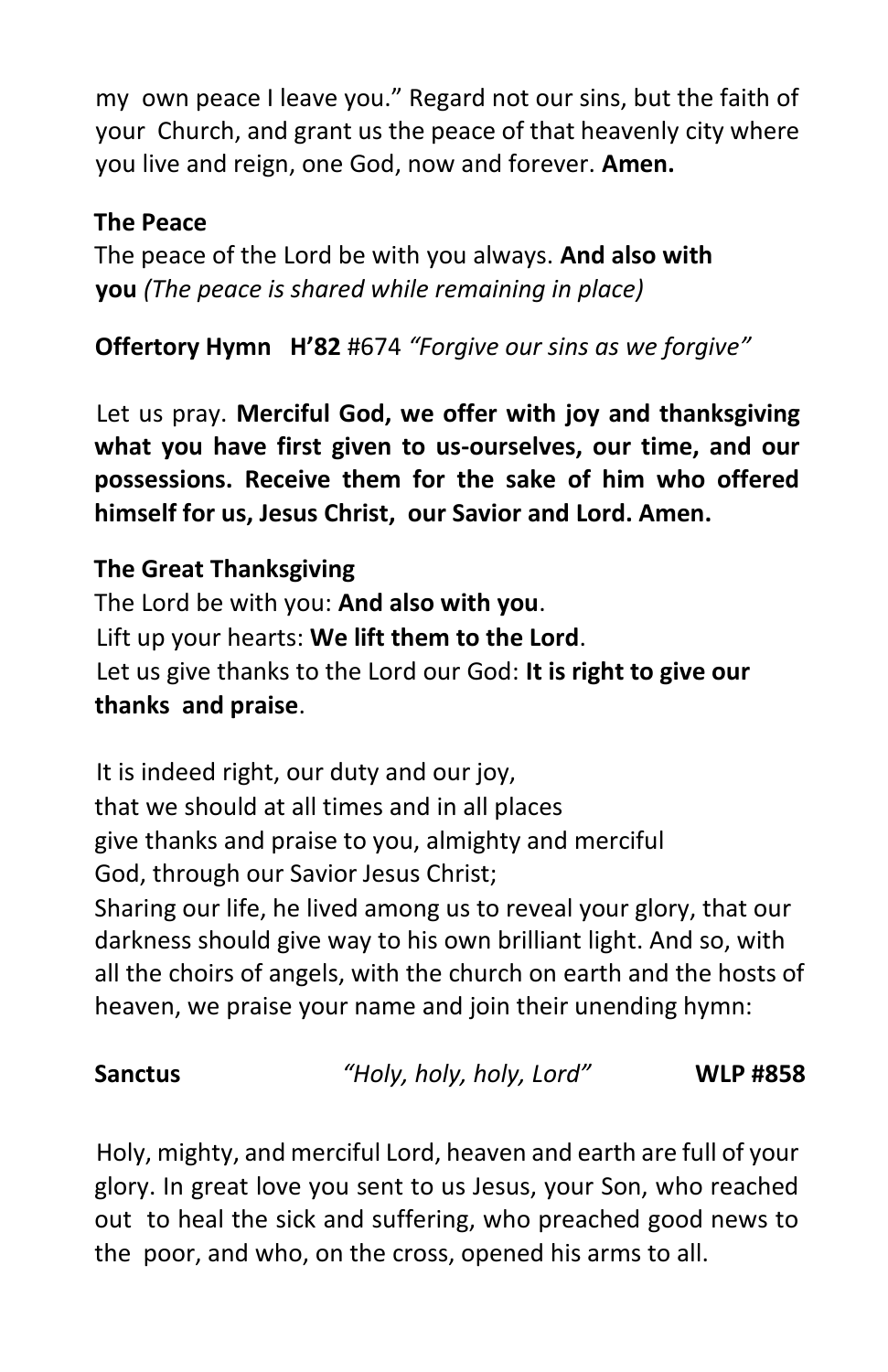In the night in which he was betrayed, our Lord Jesus took bread, and gave you thanks; broke it, and gave it to his disciples, saying: Take and eat; this is my body, given for you. Do this for the remembrance of me. Again, after supper, he took the cup and gave you thanks, and gave it for all to drink, saying: This cup is the new covenant in my blood, shed for you and for all people for the forgiveness of sins. Do this for the remembrance of me. Remembering, therefore, his death, resurrection and ascension, we await his coming in glory.

Pour out upon us the Spirit of your love, O Lord, and unite the wills of all who share this heavenly food, the body and blood of Jesus Christ our Lord; to whom, with you and the Holy Spirit, be all glory and honor, now and forever. **Amen**.

Lord, remember us in your kingdom, and teach us to pray: **Our Father, who art in heaven, hallowed be thy name, thy kingdom come, thy will be done, on earth as it is in heaven. Give us this day our daily bread; and forgive us our trespasses, as we forgive those who trespass against us; and lead us not into temptation, but deliver us from evil. For thine is the kingdom, and the power, and the glory, forever and ever. Amen.** 

Taste and see that the Lord is good.

### **The Communion**

**Communion Anthem** *"Song of the Wanderer"* **Forrest**